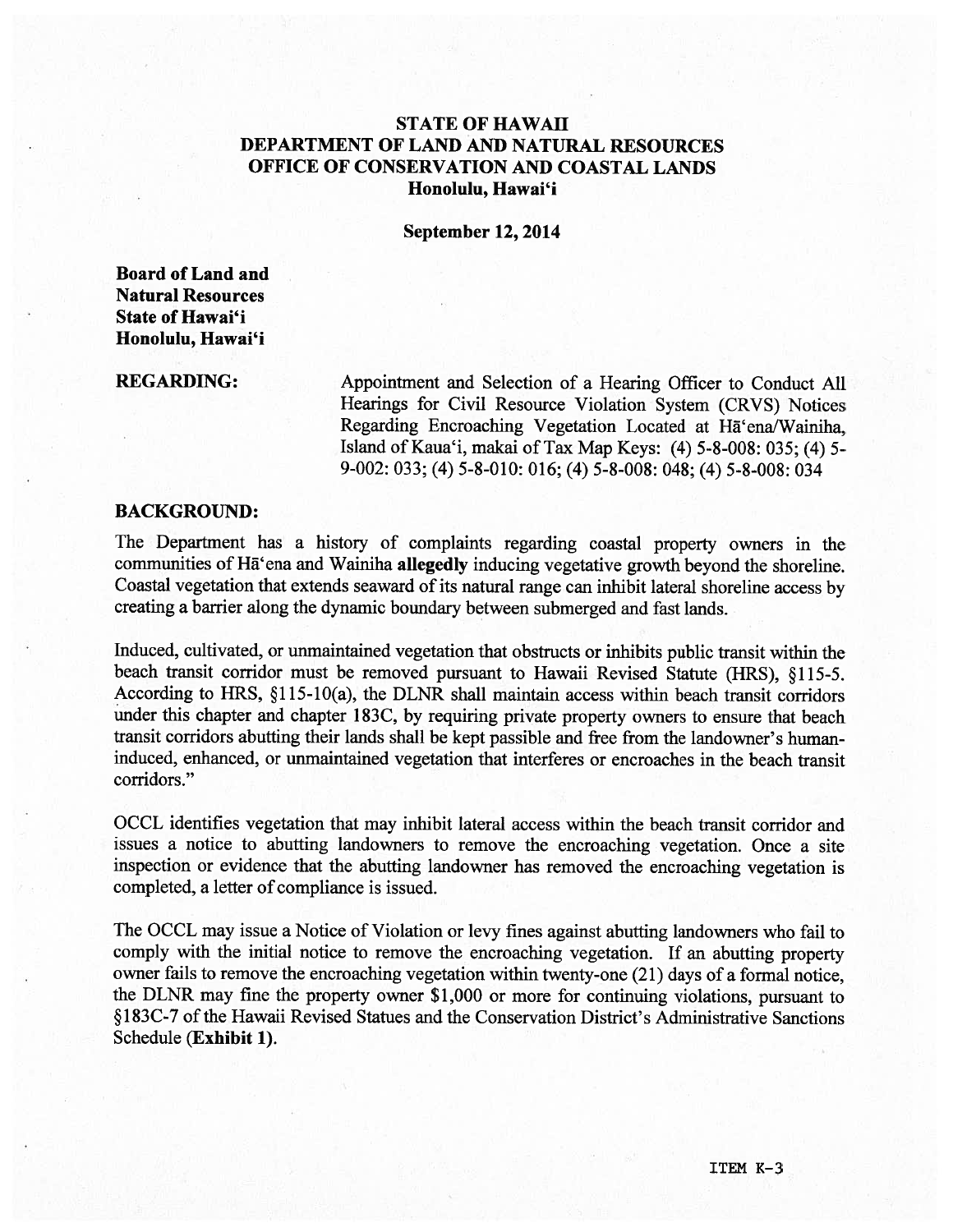#### Board of Land and Appt. CRVS HO Natural Resources

#### Hã'enalWainiha Encroaching Vegetation Cases

On February 13-14, 2013, the DLNR Office of Conservation and Coastal Lands Shoreline Specialist and Coastal Lands Program Manager conducted <sup>a</sup> site inspection and documented the shoreline from Hā'ena State Park to Wainiha Bay. This would include Tunnels Beach, Hā'ena Point, Naue Beach, Ka'anohi Beach and Kepuhi Beach. Based upon this survey, in August 2013, CRVS notices were mailed out to <sup>44</sup> adjacent property owners whose vegetation were determined to be beyond the shoreline and encroaching upon public land. The following individuals have requested <sup>a</sup> contested case:

- 1. CRVS KA 14-7 Steven and Robin Sedgwick: The Sedgwick's property was determined to have encroaching vegetation and <sup>a</sup> CRVS notice was sent to the landowner at the address on record on August 1, 2013. On September 23, 2013, the Administrative Proceedings Office received <sup>a</sup> written reques<sup>t</sup> from Mr. Sedgwick contesting the Notice of Violation.
- 2. CRVS KA 14-14 Chulack Family Trust: The Chulack Family Trust's property was determined to have encroaching vegetation and <sup>a</sup> CRVS notice was sent to the landowner at the address on record on August 20, 2013. On September 5, 2013, OCCL received <sup>a</sup> written reques<sup>t</sup> from Belles Graham Proudfoot Wilson & Chun, LLP, representing the landowner, contesting the Notice of Violation.
- 3. CRVS KA 14-21 Noel F. Gaige: The Gaige property was determined to have encroaching vegetation and <sup>a</sup> CRVS notice was sent to the landowner at the address on record on August 27, 2013. On September 26, 2013, OCCL received <sup>a</sup> written reques<sup>t</sup> from Mr. Gaige, contesting the Notice of Violation.
- 4. CRVS KA 14-41 Burmeister Family Trust: The Burmeister Family Trust's property was determined to have encroaching vegetation and <sup>a</sup> CRVS notice was sent to the landowner at the address on record on August 27, 2013. On September 19, 2013, the Administrative Proceedings Office received <sup>a</sup> written reques<sup>t</sup> from Mr. Burmeister contesting the Notice of Violation.
- 5. Wyle Family Trust: The Wyle Family Trust's property was determined to have encroaching vegetation and <sup>a</sup> CRVS notice was sent to the landowner at the address on record on August 27, 2013. On September 19, 2013, the Administrative Proceedings Office received <sup>a</sup> written reques<sup>t</sup> from Ms. Valerie Wyle contesting the Notice of Violation.

### DISCUSSION

Subsequent site inspections that have taken <sup>p</sup>lace on November 14, 2013 and July 23, 2014 has revealed that encroaching vegetation has not been removed at the noted locations.

The abutting property owners, Steven and Robin Sedgwick; the Chulack Family Trust; Noel F. Gaige; the Burmeister Trust; and the Wyle Family Trust have timely contested the CRVS Notice and have requested an administrative contested case hearing.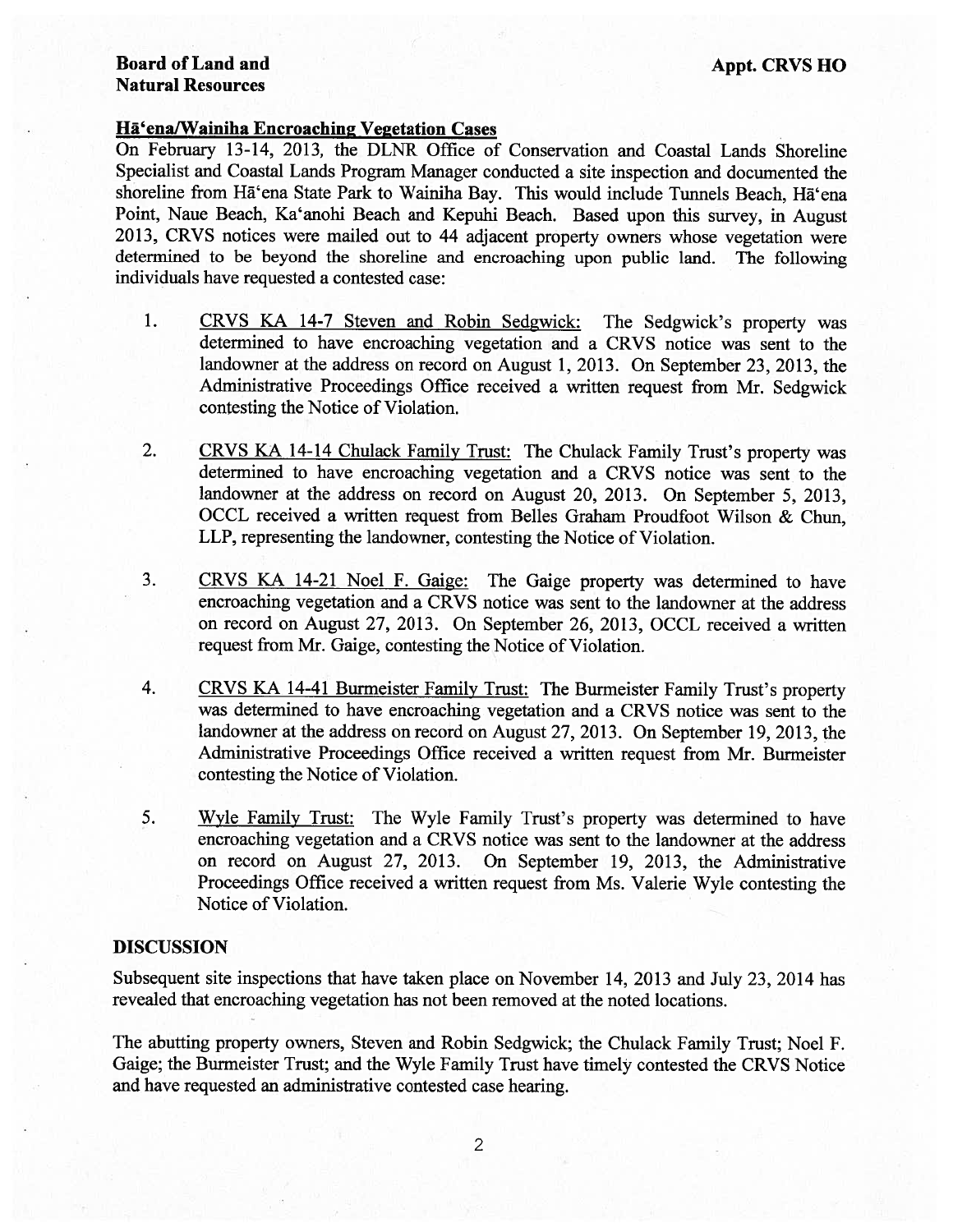## Board of Land and Appt. CRVS HO Natural Resources

Chapter 13-1, Subchapter <sup>5</sup> entitled Contested Case Proceedings identifies persons and agencies that may participate in contested case hearings and are entitled to be <sup>a</sup> party. When <sup>a</sup> violation is alleged for which an administrative remedy is provided, the alleged violator is entitled to <sup>a</sup> contested case hearing.

#### AS SUCH, STAFF RECOMMENDS AS FOLLOWS:

Pursuant to HAR, § 13-1-31.1 Hearings of violations that the Board finds:

- 1) That Steven and Robin Sedgwick; the Chulack Family Trust; Noel F. Gaige; the Burmeister Trust; and the Wyle Family Trust are entitled to <sup>a</sup> contested case hearing;
- 2) No person or governmen<sup>t</sup> agency other than the department and alleged violator shall be admitted as parties in such proceedings; and
- 3) The Board authorize the appointment of a Hearing Officer and delegate authority for the selection of the Hearing Officer to the Chairperson.

Respectfully submitted,

 $X \notin l$ 

K. Tiger Mills, Staff Planner Office of Conservation and Coastal Lands

Approved for submittal:

 $WILLIAM f. AILA, Jr., Chairperson$ 

Board of Land and Natural Resources